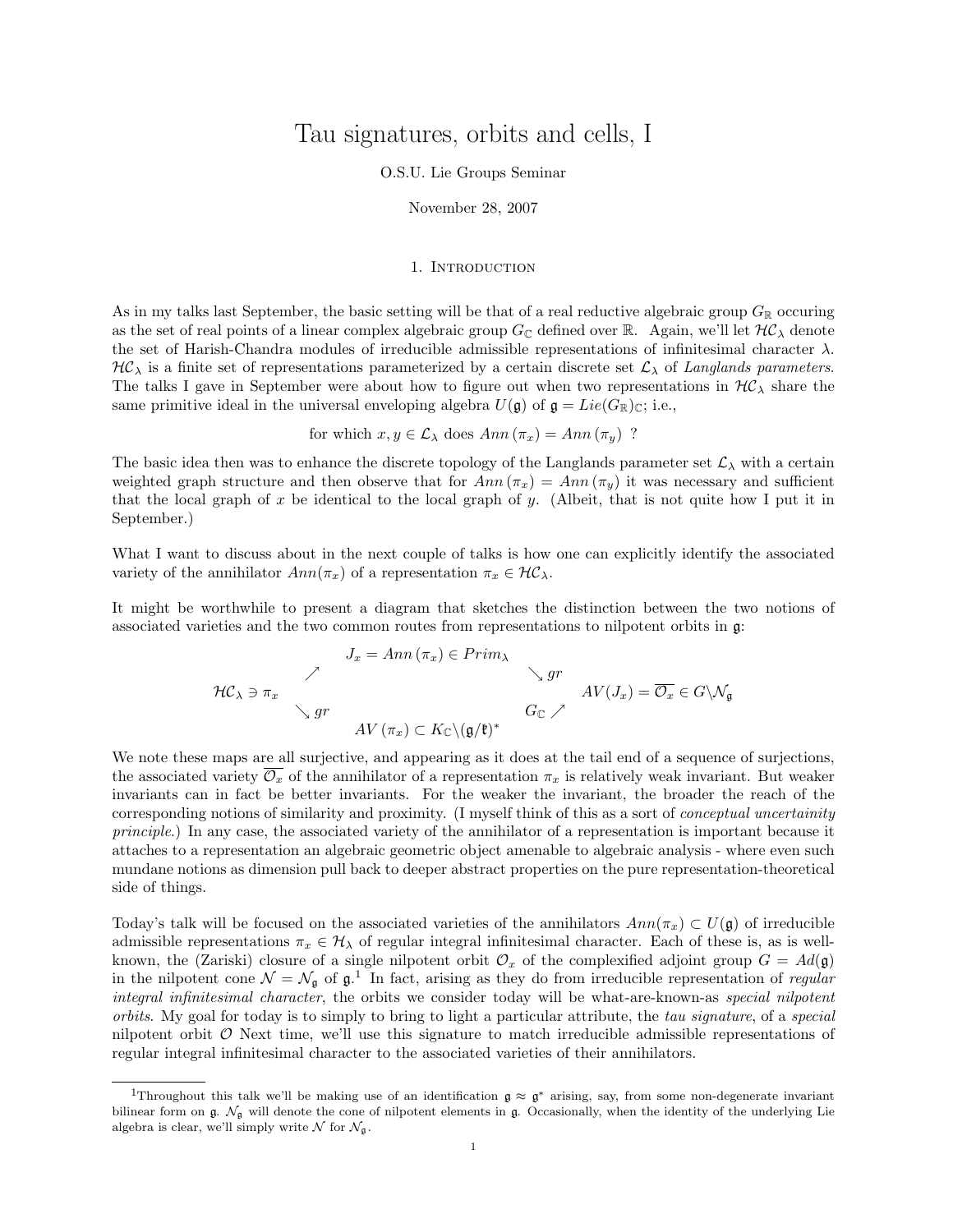Let me begin with the prototypical example.

Let  $\mathfrak{g} \approx A_{n-1} \approx \mathfrak{sl}_n(\mathbb{C})$ . As is well know, the nilpotent orbits in  $\mathfrak{g}$  can be parameterized by partitions of n. Explicitly, if

$$
\mathbf{p} = [p_1, \ldots, p_k]
$$
,  $p_1 \geq p_2 \geq \cdots \geq p_k > 0$ ,  $\sum_{i=1}^k p_k = n$ 

is a partition of  $n$ , we can set

$$
\mathcal{O}_{\mathbf{p}} = \left\{ g \left( \begin{array}{cccc} \mathbf{J}_{p_1} & \mathbf{0} & \cdots & \cdots & \mathbf{0} \\ \mathbf{0} & \mathbf{J}_{p_2} & \ddots & & \vdots \\ \vdots & & \ddots & \ddots & \vdots \\ \mathbf{0} & \cdots & \cdots & \mathbf{0} & \mathbf{J}_{p_k} \end{array} \right) \right\} ,
$$

where each  $J_{\ell}$  is an  $\ell \times \ell$  Jordan block of the form

$$
\mathbf{J}_{\ell} = \left( \begin{array}{cccccc} 0 & 1 & 0 & \cdots & 0 \\ 0 & 0 & \ddots & \ddots & \vdots \\ \vdots & & \ddots & \ddots & 0 \\ \vdots & & & 0 & 1 \\ 0 & \cdots & \cdots & 0 & 0 \end{array} \right)
$$

(N.B.,  $J_1 = [0]$  and so the partition  $[1, \ldots, 1]$  corresponds to the orbit of the zero matrix.) The correspondence

$$
\mathcal{P}_n \ni \mathbf{p} \longrightarrow \mathcal{O}_{\mathbf{p}} \in G \backslash \mathcal{N}
$$

is a bijection. (See e.g., §3.1 and Chapter 5 in Collingwood-McGovern.)

Now what's especially nice about this parameterization is that the set of orbits inherits many of the structural properties of the set  $\mathcal{P}_n$  of partitions of n.

For example, there is a canonical partial ordering of partitions - the so-called *dominance ordering* defined by

$$
\mathbf{p} \le \mathbf{p}' \quad \Longleftrightarrow \quad \text{for each } 1 \le i \le n \quad \sum_{j=1}^i p_j \le \sum_{j=1}^i p'_j
$$

**Fact 2.1.** Let  $\mathbf{p}, \mathbf{p}' \in \mathcal{P}_n$  and let  $\mathcal{O}_{\mathbf{p}}, \mathcal{O}_{\mathbf{p}'}$  be the corresponding nilpotent orbits for  $SL_n(\mathbb{C})$ , then

$$
\mathbf{p} \leq \mathbf{p}' \quad \Longleftrightarrow \quad \mathcal{O}_{\mathbf{p}} \subseteq \mathcal{O}_{\mathbf{p}'} \quad .
$$

There is also a canonical order-reversing involution on  $\mathcal{P}_n$ : the *transpose map* 

$$
d: \mathcal{P}_n \to \mathcal{P}_n : d(\mathbf{p}) = \mathbf{p}^t
$$

where if  $\mathbf{p} = [p_1, \ldots, p_k]$ 

$$
\left(\mathbf{p}^t\right)_i = \#\left\{j \text{ such that } p_j \ge i\right\}
$$

This involution of  $\mathcal{P}_n$  induces a involution on the set of nilpotent orbits

$$
d: G\backslash \mathcal{N}_{\mathfrak{g}}\to G\backslash \mathcal{N}_{\mathfrak{g}}\ ,\ \mathcal{O}_{\mathbf{p}}\mapsto \mathcal{O}_{\mathbf{p}^t}
$$

which we shall refer to as the *Spaltenstein duality* map.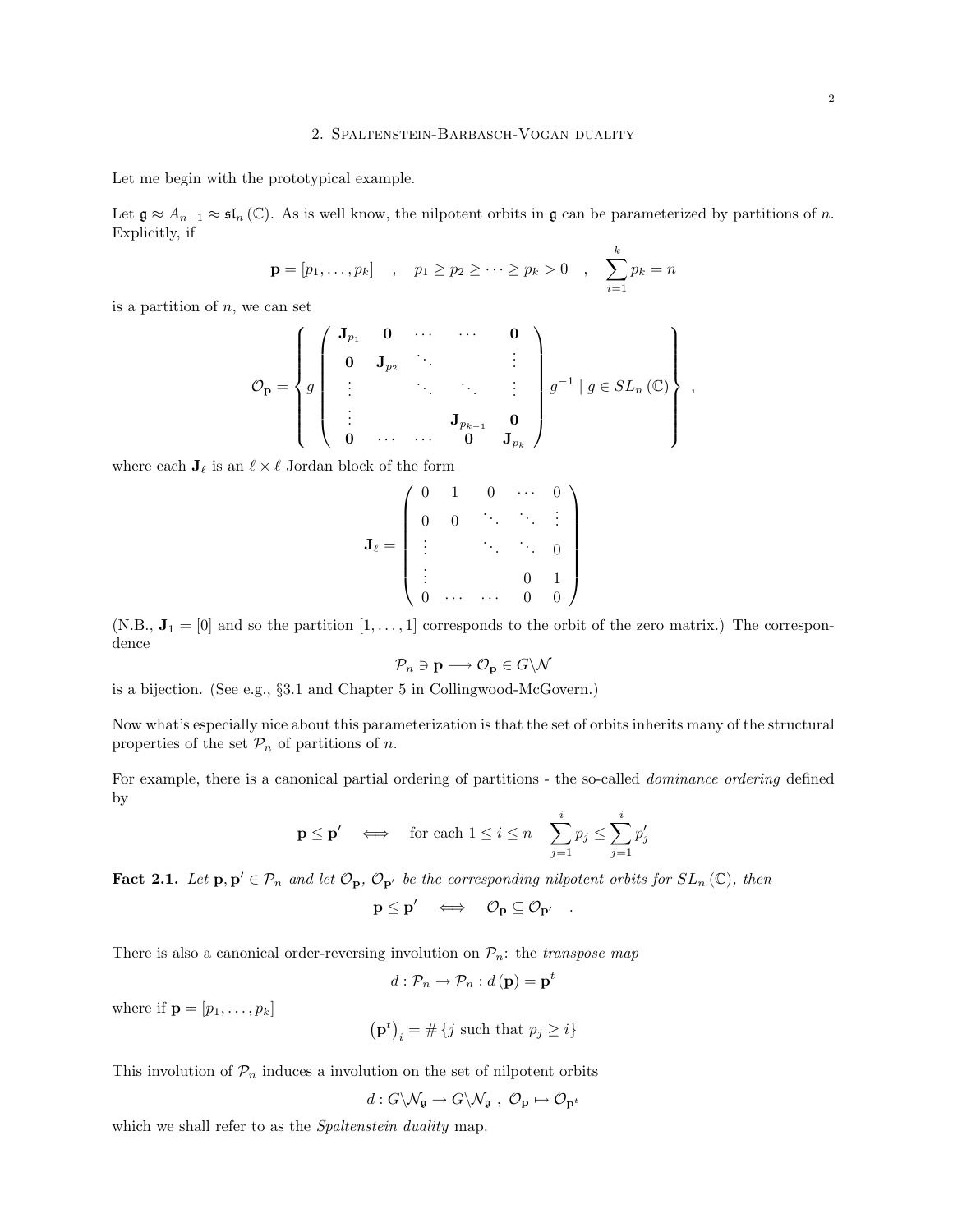There is similar but slightly more complicated Spaltenstein duality map for the other simple Lie algebras. Before describing it, perhaps we should first recall the partition-parameterization of nilpotent orbits for the other classical complex Lie algebras.

**Fact 2.2.** • The nilpotent orbits of simple Lie algebras of type  $B_n$  are parameterized the set  $\mathcal{P}_{B_n}$  by partitions of  $2n + 1$  for which the even parts occur with even multiplicity;

- The nilpotent orbits of simple Lie algebras of type  $C_n$  are parameterized by the set  $\mathcal{P}_{C_n}$  of partitions of 2n for which the odd parts occur with even multiplicity;
- The nilpotent orbits of simple Lie algebras of type  $D_n$  are (nearly) parameterized by the set  $\mathcal{P}_{D_n}$  of partitions of  $2n$  for which the even parts occur with even multiplicity. If a partition is very even, meaning only even parts occur and these parts have even multiplicities, an additional label I, or II is needed to separate orbits.

Notation 2.3. So that we can treat the classical groups uniformly, we'll let  $\mathcal{P}_G$  denote the set of partitions parameterizing a classical group G (so, in particular, when  $G \approx A_n$ ,  $\mathcal{P}_G = \mathcal{P}_{n+1}$ .)

Fact 2.1 generalizes to the following statement:

**Fact 2.4.** Let G be a classical group,  $\mathbf{p}, \mathbf{p}' \in \mathcal{P}_G$  and let  $\mathcal{O}_{\mathbf{p}}, \mathcal{O}_{\mathbf{p}'}$  be the corresponding nilpotent orbits for G, then

$$
\mathbf{p} \leq \mathbf{p}' \quad \Longleftrightarrow \quad \mathcal{O}_{\mathbf{p}} \subseteq \mathcal{O}_{\mathbf{p}'} \quad .
$$

Fact 2.2, however, does not extend so easily. For, unless  $G \approx SL_n(\mathbb{C})$ , the transpose map  $\mathbf{p} \mapsto \mathbf{p}^t$  is not an involution of  $\mathcal{P}_G$ ; indeed  $\mathbf{p}^t$  need not lie in  $\mathcal{P}_G$ . However, it is true that there is a unique maximal partition  $(\mathbf{p}^{\mathsf{t}})_G \in \mathcal{P}_G$  such that  $(\mathbf{p}^{\mathsf{t}})_G \leq \mathbf{p}^{\mathsf{t}}$  (inside  $\mathcal{P}_n$ ).  $(\mathbf{p}^{\mathsf{t}})_G$  is called the *G-collapse* of  $\mathbf{p}^{\mathsf{t}}$  and through it one can define a Spaltenstein duality mapping

$$
d: G\backslash \mathcal{N} \to G\backslash \mathcal{N} \quad : \quad \mathcal{O}_\mathbf{p} \mapsto \mathcal{O}_{(\mathbf{p}^{\mathfrak{t}})_G}
$$

**Fact 2.5.** If  $\mathcal{O} \subseteq \overline{\mathcal{O}'}$  then  $d(\mathcal{O}') \subseteq \overline{d(\mathcal{O})}$ .

**Fact 2.6.** Although the Spaltenstein duality map is not an involution on  $G\setminus\mathcal{N}$ , when restricted to its range it is an involution:

$$
d\circ d\circ d=d.
$$

**Definition 2.7.** If  $\mathcal{O} \subset \mathcal{N}$  lies in the image of the Spaltenstein duality map, we shall say that  $\mathcal{O}$  is a special nilpotent orbit.

Fact 2.8. There are several other equivalent characterizations of special nilpotent orbits (valid also in the context of exceptional groups) that will be useful later on:

- A nilpotent orbit  $\mathcal O$  is special if its closure is the associated variety of a primitive ideal of regular integral infinitesimal character.
- A nilpotent orbit  $\mathcal O$  is special if its associated Weyl group representation (via the Springer correspondence) is a special representation of the Weyl group. (The point being that there is an intrinsic characterization of a special Weyl group representation and the Springer correspondence preserves "special-ness".)

As alluded to above, there is also a notion of a Spaltenstein duality map and a notion of special orbits for the exceptional groups. However, since the nilpotent orbits of the special groups have little to do with partitions, the original construction of the Spaltenstein duality map for the exceptional groups was a bit ad hoc. However, Barbasch and Vogan in their paper, Unipotent representations of complex semisimple groups, provided a uniform construction of a duality map

$$
\eta:G\backslash\mathcal{N}_{\mathfrak{g}}\to G^{\vee}\backslash\mathcal{N}_{\mathfrak{g}^{\vee}}
$$

mapping nilpotent orbits of  $G$  to nilpotent orbits in its corresponding dual group. When  $\mathfrak g$  is simply-laced (so that  $\mathfrak{g} \approx \mathfrak{g}^{\vee}$ ) the map  $\eta$  coincides with the Spaltenstein duality map, and even when  $\mathfrak{g} \not\approx \mathfrak{g}^{\vee}$ , it can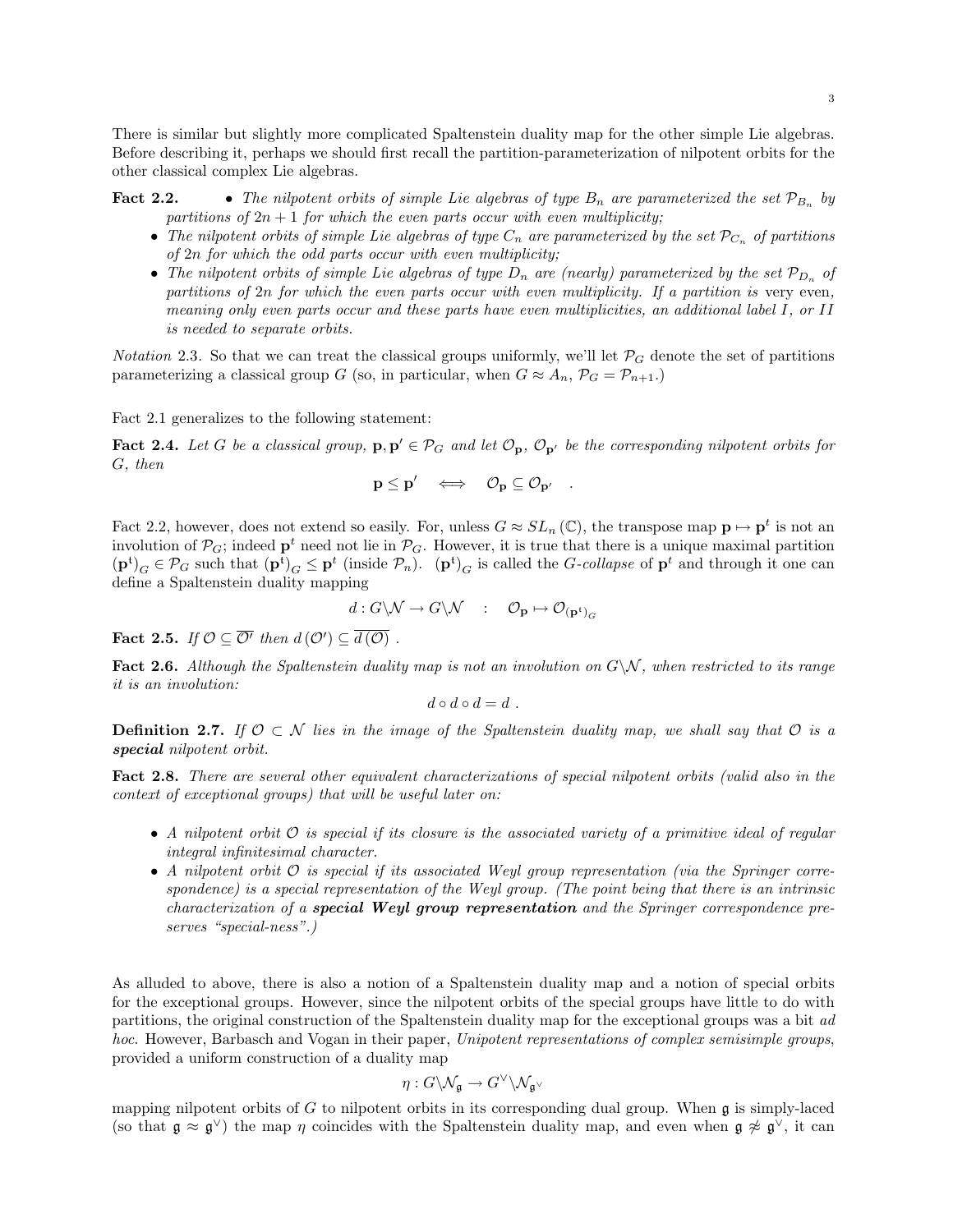be interpreted as leading to the same Spaltenstein duality map (e.g. by setting  $d = \sigma_G^{-1} \circ \sigma_{G} \circ \eta$ , where  $\sigma_G: G\backslash \mathcal{N}_{\mathfrak{g}} \longmapsto \widehat{W_G}$  is the Springer correspondence).

### 3. Levi subalgebras and nilpotent orbits

In this section, g will be a complex reductive Lie algebra and  $G = Ad(g)$  will be the (complex) adjoint group of g. We recall the following definitions.

**Definition 3.1.** Let  $\mathfrak{g}$  be a complex reductive Lie algebra. A Borel subalgebra of  $\mathfrak{g}$  is a maximal solvable subalgebra of  $\mathfrak g$ , a parabolic subalgebra of  $\mathfrak g$  is a subalgebra containing a Borel subalgebra, and a Levi subalgebra of  $\mathfrak g$  is the reductive part of a parabolic subalgebra (a parabolic algebra  $\mathfrak p$  can always be written as a semidirect sum  $\mathfrak{p} = \mathfrak{l} + \mathfrak{n}$ , with  $\mathfrak{l}$  reductive and  $\mathfrak{n}$  nilpotent).

There are two natural ways of constructing nilpotent orbits in g from nilpotent orbits of Levi subalgebras: Bala-Carter inclusion and (parabolic) induction:

3.1. **Bala-Carter inclusion.** Let  $\mathfrak l$  be a Levi subalgebra of  $\mathfrak g$  and let  $\mathcal O_{\mathfrak l}$  be a nilpotent orbit in  $\mathfrak l$ . Then

$$
\mathit{inc}^{\mathfrak{g}}_{\mathfrak{l}}\left(\mathcal{O}_{\mathfrak{l}}\right)=G\cdot\mathcal{O}_{\mathfrak{l}}
$$

will be a nilpotent orbit in g.

Remark 3.2. One says that a nilpotent orbit  $\mathcal{O}$  is distinguished if no  $X \in \mathcal{O}$  is contained in a proper Levi subalgebra l of g. The Bala-Carter parameterization of nilpotent orbits amounts to generating, in a one-toone fashion, all the nilpotent orbits of g from (conjugacy classes of) distinguished orbits of Levi subalgebras via the inclusion method.

3.2. **Parabolic induction.** The second method of constructing a nilpotent orbit of  $\mathfrak{g}$  from a nilpotent orbit of a Levi subalgebra is by parabolic induction. Here one starts with an orbit  $\mathcal{O}_l$  of a Levi subalgebra l, chooses a parabolic  $p = 1 + n$  wherein l appears as the Levi factor (p is not unique), and then sets

 $ind_{\mathfrak{l}}^{\mathfrak{g}}(\mathcal{O}_{\mathfrak{l}}) = \text{unique dense orbit in } G \cdot (\mathcal{O}_{\mathfrak{l}} + \mathfrak{n})$ 

It is a fact that the resulting orbit does not depend on the choice of p. Nevertheless, this method is commonly referred to as parabolic induction of orbits because of its close connection with parabolic induction of representations.

3.3. Inclusion, induction and duality. The following result is what David Vogan [Vo] refers to as a "serious theorem" in [BV]

**Theorem 3.3.** Suppose  $\mathfrak{g}$  and  $\mathfrak{g}^{\vee}$  are dual Lie algebras with dual Levis l and l<sup> $\vee$ </sup>. Duality, Bala-Carter inclusion, and parabolic induction satisfy

$$
\eta_{\mathfrak{g}^\vee}\left( \operatorname{inc}^{\mathfrak{g}^\vee}_{\mathfrak{l}^\vee}\left(\mathcal{O}^\vee_\mathfrak{l}\right) \right) = \operatorname{ind}^{\mathfrak{g}}_{\mathfrak{l}}\left(\eta_{\mathfrak{l}^\vee}\left(\mathcal{O}^\vee_\mathfrak{l}\right)\right)
$$

3.4. Principal includes, Richardson orbits, and a special property of special orbits. Fix a Levi subalgebra  $l \subseteq g$ . Obviously the ordering of orbits by inclusion in closures is preserved by Bala-Carter inclusion: i.e., if  $\mathcal{O}'_1 \subseteq \overline{\mathcal{O}_I} \subset \mathcal{N}_I$ , then

$$
\mathit{inc}^{\mathfrak{g}}_{\mathfrak{l}}\left(\mathcal{O}'_{\mathfrak{l}}\right) \subseteq \overline{\mathit{inc}^{\mathfrak{g}}_{\mathfrak{l}}\left(\mathcal{O}_{\mathfrak{l}}\right)}
$$

Thus, the largest orbit in  $\mathcal{N}_{\mathfrak{g}}$  that is obtainable from an orbit in  $\mathcal{N}_{\mathfrak{l}}$  by Bala-Carter inclusion is  $inc_{\mathfrak{l}}^{\mathfrak{g}}(\mathcal{O}_{\mathfrak{l},prin}),$ where  $\mathcal{O}_{\mathfrak{l},prin}$  is the principal nilpotent orbit in  $\mathcal{N}_{\mathfrak{l}}$ . Set

 $\mathcal{I} = \left\{ inc^{\mathfrak{g}}_{\mathfrak{l}} \left( \mathcal{O}_{\mathfrak{l},prin} \right) \mid \mathfrak{l} \text{ a Levi subalgebra of } \mathfrak{g} \right\}$ 

Lacking of a standard nomenclature, we'll simply refer to the orbits in  $\mathcal I$  as principal includes.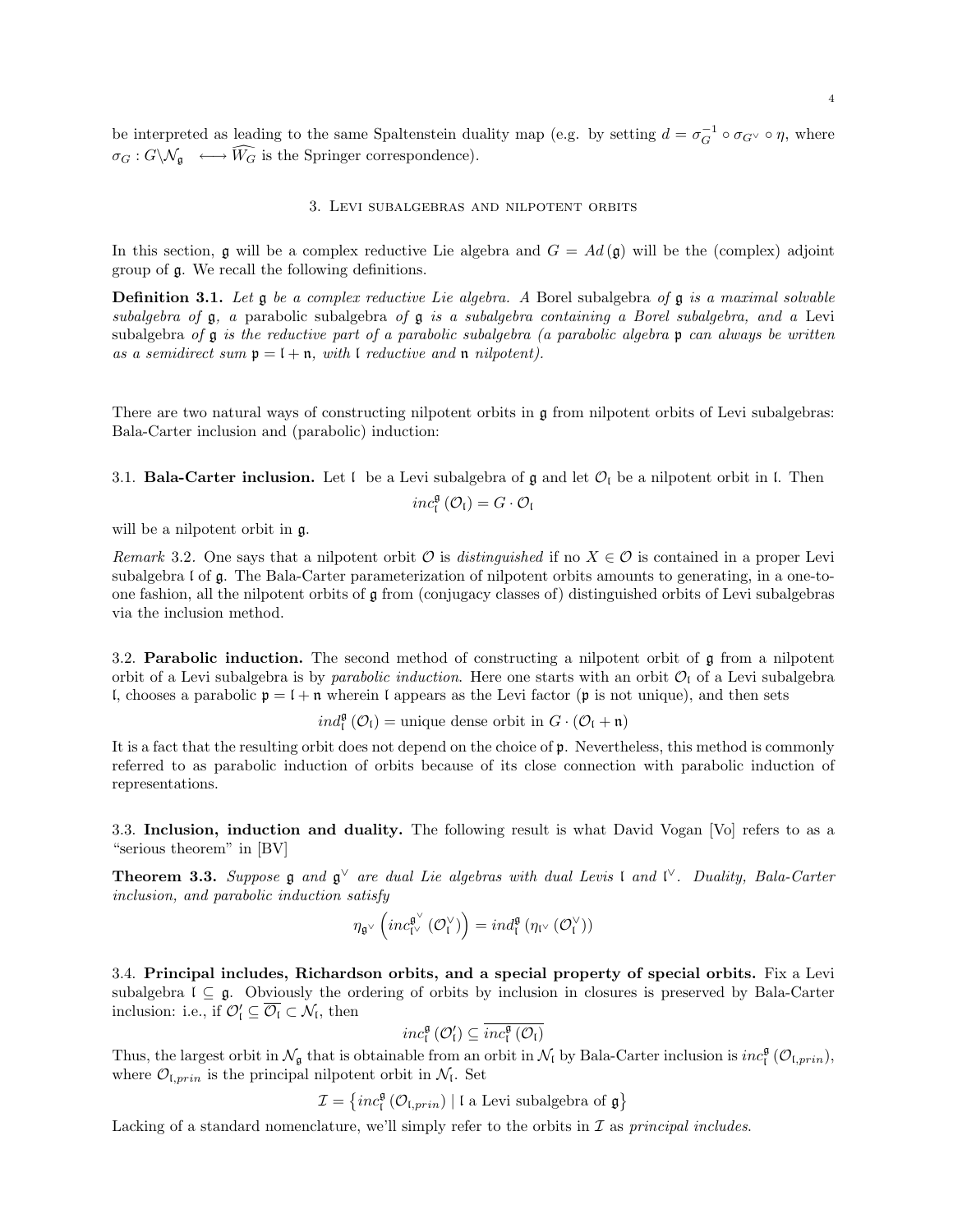Among the induced orbits attached to a Levi subalgebra there orbit induced from the principal orbit will also be maximal. However, we shall be more interested in the minimal induced orbits; that is, the orbits induced from the trivial orbits of Levi subalgebras. These are called Richardson orbits. We let  $R$  denote the set of Richardson orbits

$$
\mathcal{R}=\left\{ind_{\mathfrak{l}}^{\mathfrak{g}}\left(\mathbf{0}_{\mathfrak{l}}\right)\mid\mathfrak{l}\text{ a Levi subalgebra of }\mathfrak{g}\right\}
$$

Remark 3.4. Since induction preserves "special-ness" and because the trivial orbit is always special, Richardson orbits are always special orbits.

**Fact 3.5.** Let  $\mathcal O$  be a special nilpotent orbit in a complex simple classical algebra. Set

$$
\mathcal{I}(\mathcal{O}) = \{ \mathcal{O}' \in \mathcal{I} \mid \mathcal{O}' \subseteq \overline{\mathcal{O}} \} \mathcal{R}(\mathcal{O}) = \{ \mathcal{O}' \in \mathcal{R} \mid \mathcal{O} \subseteq \overline{\mathcal{O}'} \}
$$

Then  $\mathcal O$  is completely determined by the sets  $\mathcal I(\mathcal O)$  and  $\mathcal R(\mathcal O)$ .

Since the Barbasch-Vogan duality is ordering reversing

$$
\eta_{\mathfrak{g}}\left(\mathcal{O}_{\mathfrak{g},prin}\right)=\mathbf{0}_{\mathfrak{g}^\vee}\quad\text{and}\quad\eta_{\mathfrak{g}}\left(\mathbf{0}_{\mathfrak{g}}\right)=\mathcal{O}_{\mathfrak{g}^\vee,prin}
$$

Thus, by the Barbasch-Vogan theorem

$$
\eta_{\mathfrak{g}^\vee}\left(inc_{\mathfrak{l}^\vee}^{\mathfrak{g}^\vee}(\mathcal{O}_{\mathfrak{l}^\vee,prin})\right)=ind_{\mathfrak{l}}^{\mathfrak{g}}\left(\eta_{\mathfrak{l}^\vee}(\mathcal{O}_{\mathfrak{l}^\vee,prin})\right)=ind_{\mathfrak{l}}^{\mathfrak{g}}\left(\mathbf{0}_{\mathfrak{l}}\right)
$$

Applying the order-reversing property of the the Barbasch-Vogan duality map again, we see that

$$
inc_{\mathrm{IV}}^{\mathfrak{g}^{\vee}}(\mathcal{O}_{\mathrm{IV},prin}) \subset \overline{\mathcal{O}} \quad \Longrightarrow \quad \eta_{\mathfrak{g}}\left(\mathcal{O}\right) \subseteq ind_{\mathrm{IV}}^{\mathfrak{g}}\left(\mathbf{0}_{\mathrm{IV}}\right)
$$

and so

 $\mathcal{I}(\mathcal{O}) \longleftrightarrow \mathcal{R}(\eta(\mathcal{O}))$ 

Thus, the above fact can be re-stated as

**Fact 3.6.** Every special orbit  $\mathcal O$  is specified by knowing the sets  $\mathcal R(\mathcal O)$  and  $\mathcal R(\eta(\mathcal O))$ .

#### 4. The tau signature of an orbit

We'll soon conclude this talk with yet another consequence or recharacterization of Fact 3.7.

First of all, the sets  $\mathcal{R}(\mathcal{O})$  are determined by their minimal elements

 $\mathcal{R}_{\min}(\mathcal{O}) = \{ \mathcal{O}' \in \mathcal{R}(\mathcal{O}) \mid \mathcal{O}' \text{ is not contained in the closure of any other } \mathcal{O}'' \in \mathcal{R}(\mathcal{O}) \}$ 

Secondly, for any subset  $\Gamma$  of the set of simple roots  $\Pi \subset \Delta(\mathfrak{h}, \mathfrak{g})$ , there is a corresponding standard Levi subsubalgebra  $\mathfrak{l}_{\Gamma}$ , such that  $[\mathfrak{l}_{\Gamma}, \mathfrak{l}_{\Gamma}]$  is generated by the simple roots in  $\Gamma$ , and the association

 $\Gamma \mapsto \mathfrak{l}_\Gamma$ 

hits every conjugacy class of Levi subalgebras as  $\Gamma$  ranges over the power set of  $\Pi$ . This association is far from 1:1, however. What is almost true is that if  $\mathfrak{lr}_{\Gamma} \approx \mathfrak{lr}_{\Gamma}$  as Lie algebras then  $\mathfrak{lr}_{\Gamma}$  and  $\mathfrak{lr}_{\Gamma}$  are conjugate under  $Ad(\mathfrak{g})$  and so produce the same Richardson orbit. The exceptions to this situation are

- For types  $B_n$  and  $C_n$  there are two conjugacy classes of rank 1 Levi subalgebra (corresponding to  $\{\alpha\} = \Gamma$  being a long or short root).
- For types  $D_n$  the outer-automorphism  $\alpha_{n-1} \longleftrightarrow \alpha_n$  leads to some non-conjugate but isomorphic Levis
- For  $E_7$  there are three pairs of isomorphic but non-conjugate Levi subalgebras (where  $\mathfrak{l} \approx 3A_1$ ,  $A_3 +$  $A_1$ , or  $A_5$ )